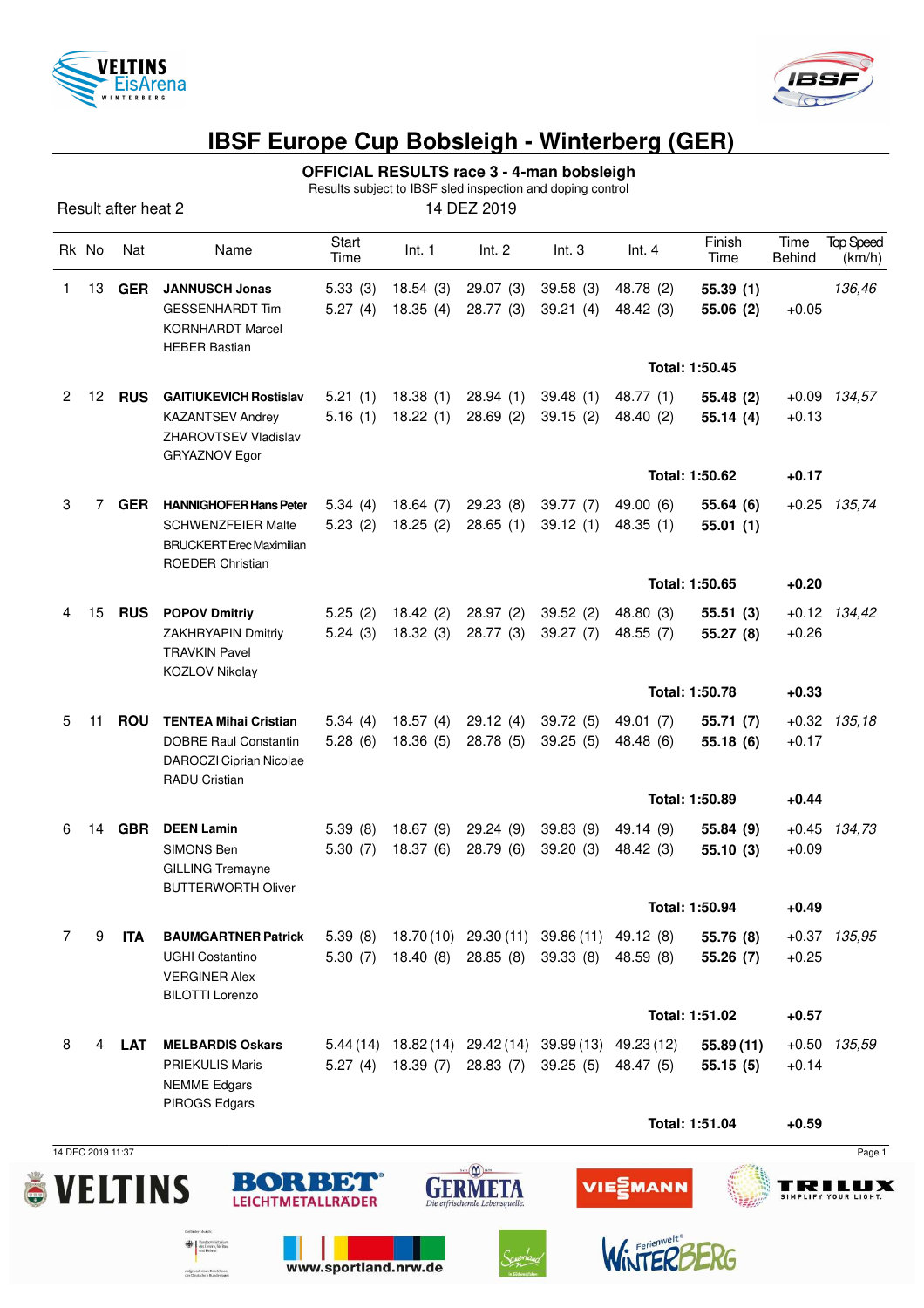



## **IBSF Europe Cup Bobsleigh - Winterberg (GER)**

**OFFICIAL RESULTS race 3 - 4-man bobsleigh**

Results subject to IBSF sled inspection and doping control

Result after heat 2 14 DEZ 2019

|  | Rk No |    | Nat        | Name                                                                                                         | Start<br>Time       | Int. 1                             | Int. 2                            | Int.3                                                                                                          | Int.4                    | Finish<br>Time           | Time<br><b>Behind</b> | <b>Top Speed</b><br>(km/h) |
|--|-------|----|------------|--------------------------------------------------------------------------------------------------------------|---------------------|------------------------------------|-----------------------------------|----------------------------------------------------------------------------------------------------------------|--------------------------|--------------------------|-----------------------|----------------------------|
|  | 9     | 10 | <b>GER</b> | <b>BUCHMUELLER Bennet</b><br><b>MROWKA Sebastian</b><br><b>SCHERER Niklas</b><br>PIETZA Max                  | 5.35(6)<br>5.39(12) | 18.59(5)                           | 29.14(5)<br>18.62 (12) 29.12 (12) | 39.69(4)<br>39.59 (12)                                                                                         | 48.94 (4)<br>48.85 (11)  | 55.58 (4)<br>55.52 (11)  | $+0.19$<br>$+0.51$    | 136,00                     |
|  |       |    |            |                                                                                                              |                     |                                    |                                   |                                                                                                                |                          | Total: 1:51.10           | $+0.65$               |                            |
|  | 10    | 3  | <b>GER</b> | <b>ILLMANN Maximilian</b><br><b>SCHENK Hannes</b><br><b>DAHMS Felix</b><br><b>KUNZE Florian Paul</b>         | 5.40(11)            | 18.66 (8)<br>$5.33(11)$ 18.50 (11) | 29.20(6)<br>29.00(11)             | 39.72(5)<br>39.57 (11)                                                                                         | 48.96 (5)<br>48.87 (12)  | 55.59(5)<br>55.59(13)    | $+0.20$<br>$+0.58$    | 135,64                     |
|  |       |    |            |                                                                                                              |                     |                                    |                                   |                                                                                                                |                          | Total: 1:51.18           | $+0.73$               |                            |
|  | 11    | 8  | <b>SUI</b> | <b>ROHNER Timo</b><br><b>FAESSLER Adrian</b><br><b>FEARON Joel</b><br><b>GIUMMA Maruan</b>                   | 5.42(13)<br>5.32(9) | 18.45(9)                           | 18.70 (10) 29.27 (10)<br>28.92(9) | 39.84 (10)<br>39.41(9)                                                                                         | 49.15 (10)<br>48.72 (10) | 55.88 (10)<br>55.47 (10) | $+0.49$<br>$+0.46$    | 134,52                     |
|  |       |    |            |                                                                                                              |                     |                                    |                                   |                                                                                                                | Total: 1:51.35           |                          | $+0.90$               |                            |
|  | 12    | 5  | <b>RUS</b> | <b>BREDIKHIN Aleksandr</b><br><b>LYLOV Andrey</b><br><b>ANTYUKH Kirill</b><br><b>BAKLANOV Sergey</b>         | 5.37(7)<br>5.32(9)  | 18.45(9)                           | 18.70 (10) 29.32 (12)<br>28.92(9) | 39.94 (12) 49.22 (11)<br>39.41(9)                                                                              | 48.67 (9)                | 56.01 (12)<br>55.38 (9)  | $+0.37$               | $+0.62$ 133,43             |
|  |       |    |            |                                                                                                              |                     |                                    |                                   |                                                                                                                |                          | Total: 1:51.39           | $+0.94$               |                            |
|  | 13    | 2  | <b>SUI</b> | <b>FRIEDLI Simon</b><br><b>FLEISCHMANN Noah</b><br><b>GNAEGI Tobias</b><br><b>JONES Gregory</b>              | 5.61(18)            |                                    |                                   | 19.13 (18) 29.86 (18) 40.53 (18) 49.84 (17)<br>$5.46(15)$ 18.66 $(14)$ 29.16 $(13)$ 39.63 $(13)$ 48.88 $(13)$  |                          | 56.55 (16)<br>55.54 (12) | $+0.53$               | $+1.16$ 134,37             |
|  |       |    |            |                                                                                                              |                     |                                    |                                   |                                                                                                                | Total: 1:52.09           |                          | $+1.64$               |                            |
|  | 14    | 16 | <b>SUI</b> | <b>MOULINIER Yann</b><br><b>SANTOLI Robin</b><br><b>LEIMGRUBER Marco</b><br><b>JUILLARD Quentin</b>          |                     |                                    |                                   | 5.41 (12) 18.73 (13) 29.39 (13) 40.07 (14) 49.49 (14)<br>5.41 (13) 18.63 (13) 29.21 (14) 39.84 (15) 49.21 (16) |                          | 56.33(14)<br>55.99 (16)  | $+0.98$               | $+0.94$ 132,35             |
|  |       |    |            |                                                                                                              |                     |                                    |                                   |                                                                                                                |                          | Total: 1:52.32           | +1.87                 |                            |
|  | 15 19 |    | <b>ITA</b> | <b>VARIOLA Mattia</b><br><b>CASTELLAZZI Mattia</b><br><b>BRIGHENTI Nicolas</b><br><b>ATCHORI ESSOH Alexi</b> |                     |                                    |                                   | 5.60 (17) 19.04 (17) 29.76 (16) 40.40 (16) 49.75 (16)<br>5.53 (17) 18.82 (17) 29.37 (17) 40.00 (17) 49.34 (17) |                          | 56.50(15)<br>56.10(17)   | $+1.09$               | $+1.11$ $134,32$           |
|  |       |    |            |                                                                                                              |                     |                                    |                                   |                                                                                                                |                          | Total: 1:52.60           | $+2.15$               |                            |
|  | 16    | 1  | <b>JPN</b> | <b>SHINOHARA Ryo</b><br>KANEKO Yoshiki<br>KOBAYASHI Hiroya<br>NISHIDA Kenshu                                 |                     |                                    |                                   | 5.63 (19) 19.25 (19) 30.01 (19) 40.69 (19) 50.06 (19)<br>5.42 (14) 18.70 (15) 29.26 (15) 39.79 (14) 49.09 (14) |                          | 56.83(18)<br>55.80 (14)  | $+0.79$               | +1.44 133,97               |
|  |       |    |            |                                                                                                              |                     |                                    |                                   |                                                                                                                |                          | 1.50.00                  |                       |                            |

**Total: 1:52.63 +2.18**





www.sportland.nrw.de

 $\bigoplus_{\text{des Inner}, \text{fic } \text{Bul}} \left\{\begin{array}{l} \text{Subdefinition} \\ \text{des Inner}, \text{fic } \text{Bul} \\ \text{ord } \text{Heirrat} \end{array}\right.$ 

aufgrund eines Beschlusses<br>des Deutschen Bundestages



14 DEC 2019 11:37 Page 2



 $T$ IE $\Xi$ MANN